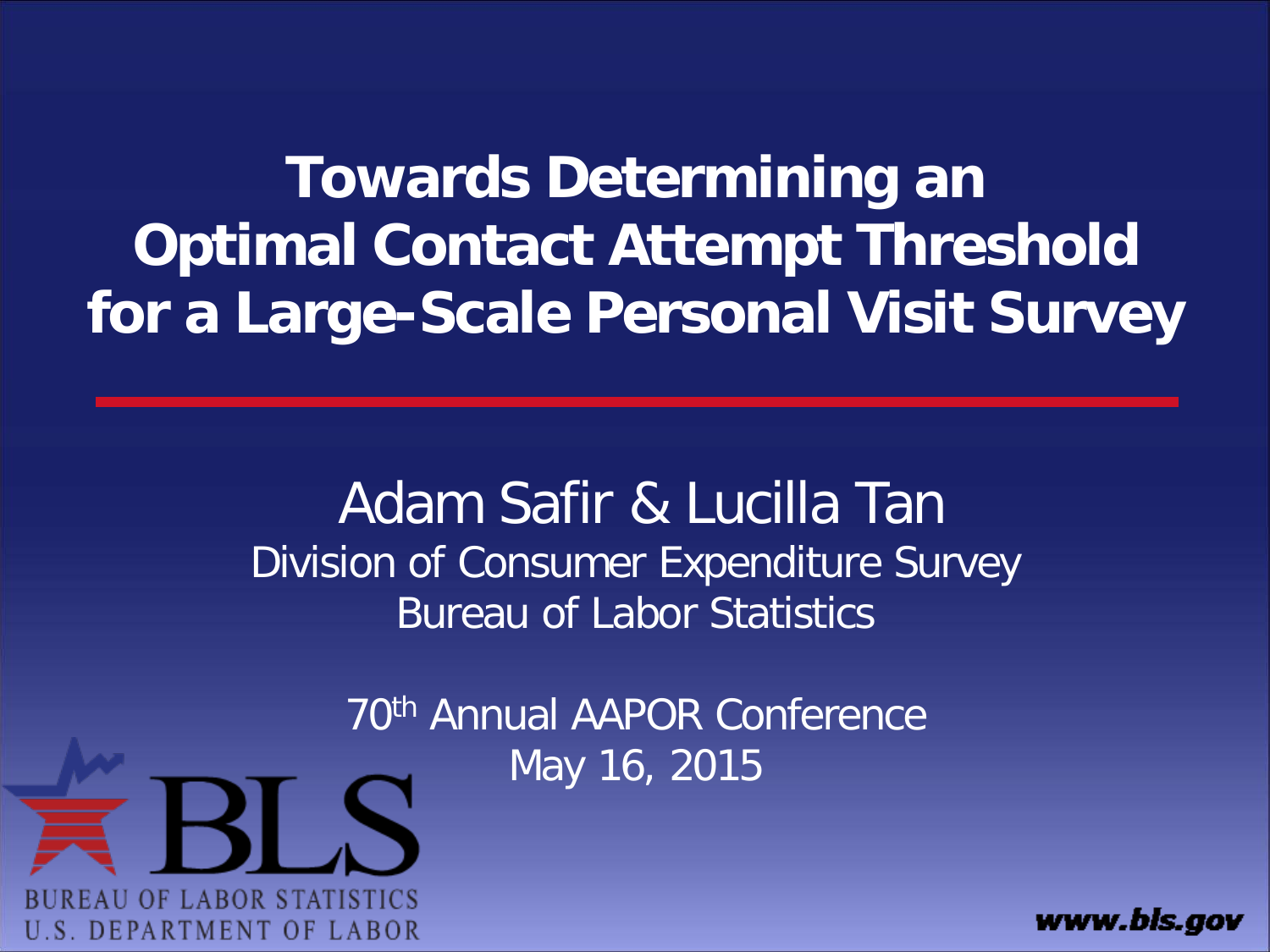### **Overview**

- **Topics** 
	- **Motivation**
	- **Methodology**
	- $\blacktriangleright$  Findings
	- **Limitations**
	- ▶ Recommendations
- **Acknowledgements** 
	- Jeffrey M. Gonzalez (Office of Survey Methods Research) & Brett McBride (Division of Consumer Expenditure Survey).

### Disclaimer



▶ The opinions expressed in this paper are those of the authors and do not reflect official policy of the Bureau of Labor Statistics.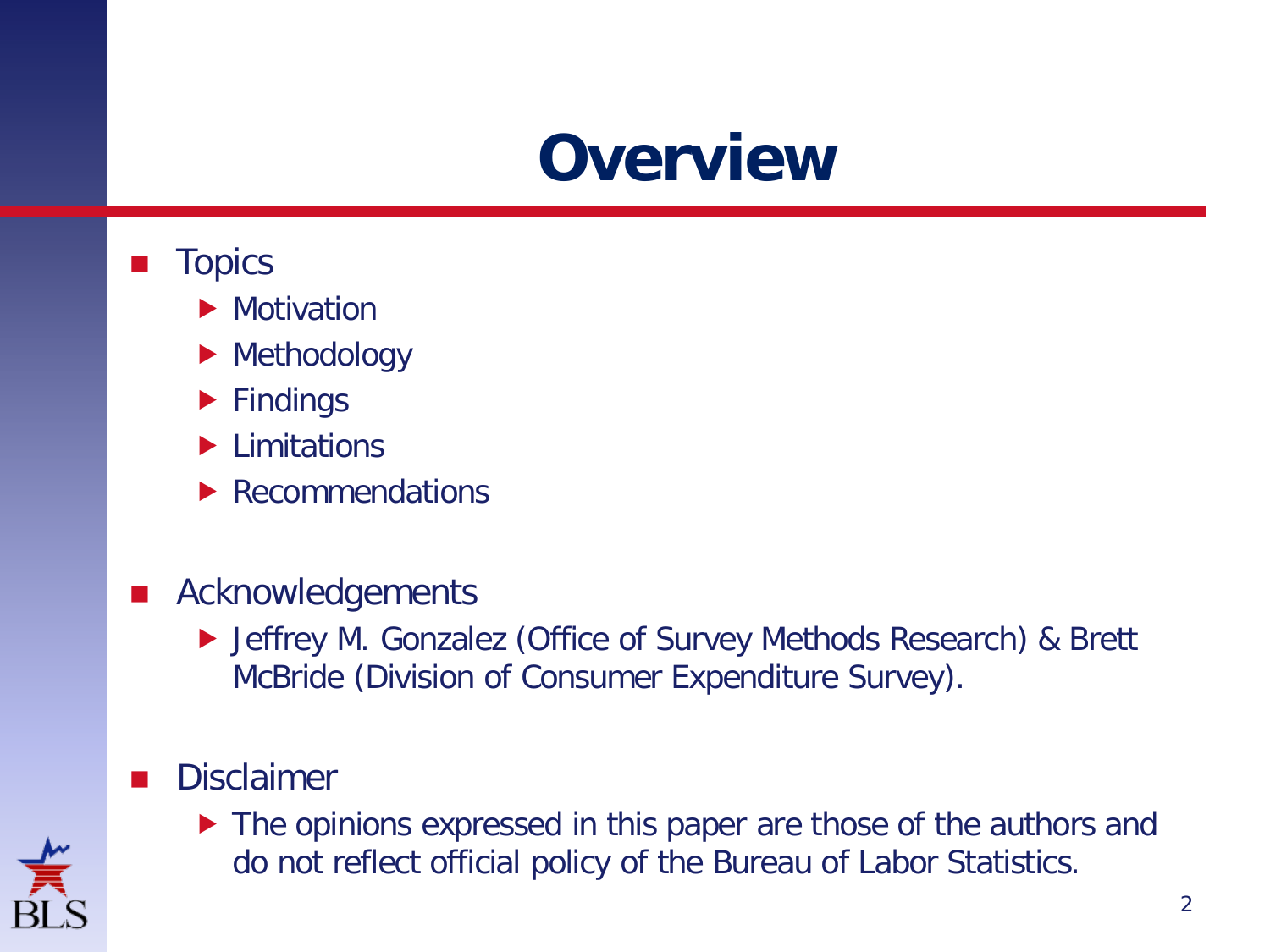## **Motivation**

### Conventional wisdom:

- Maximize response rates to improve data quality
- $\blacktriangleright$  But, this interest is most connected to sampling theory, i.e., allowing for the computation of CIs and sampling error

From a data quality standpoint, maximizing RRs leads to:

- Benefits, reducing *nonresponse error* and *measurement error*
- ▶ Costs, cases on the right hand side of the contact attempt distribution are relatively expensive
- $\triangleright$  Max (ROI)  $\rightarrow$  Max (benefit, data quality), Min (cost, effort)
- Safir and Tan (2009) recommended a threshold of 7 contact attempts in the trade-off between data quality and cost



▶ The current study is a retrospective analysis w/more recent data, re-examining the 2009 recommendation prior to field testing  $\frac{3}{3}$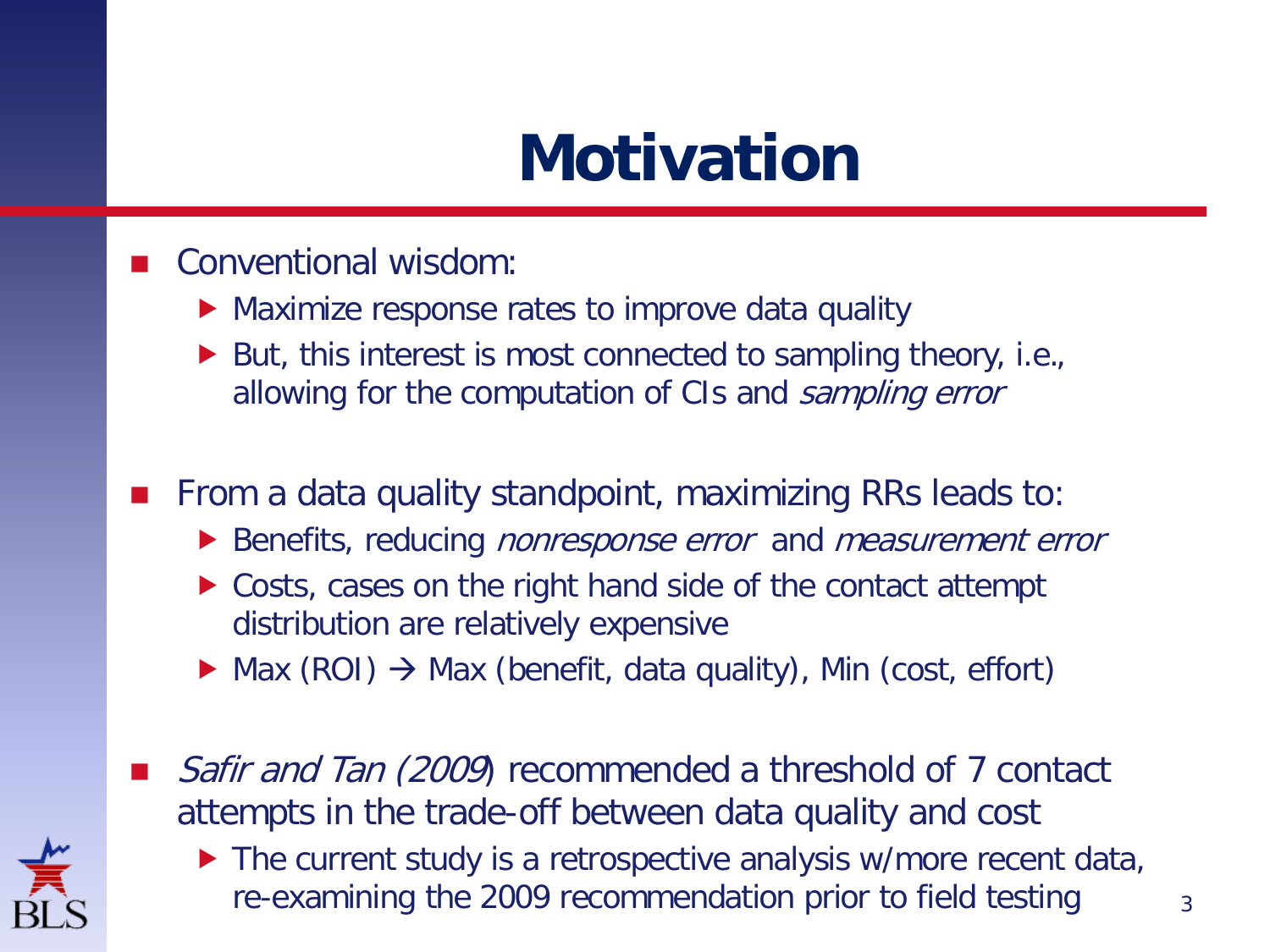## **Contact Attempt Distribution**

#### **Overall**

- A total of 100,775 contact attempts
- mode=2, median=4



- Nonresponse mode=6, median=7
- **Interviews: mode=2, median=4**





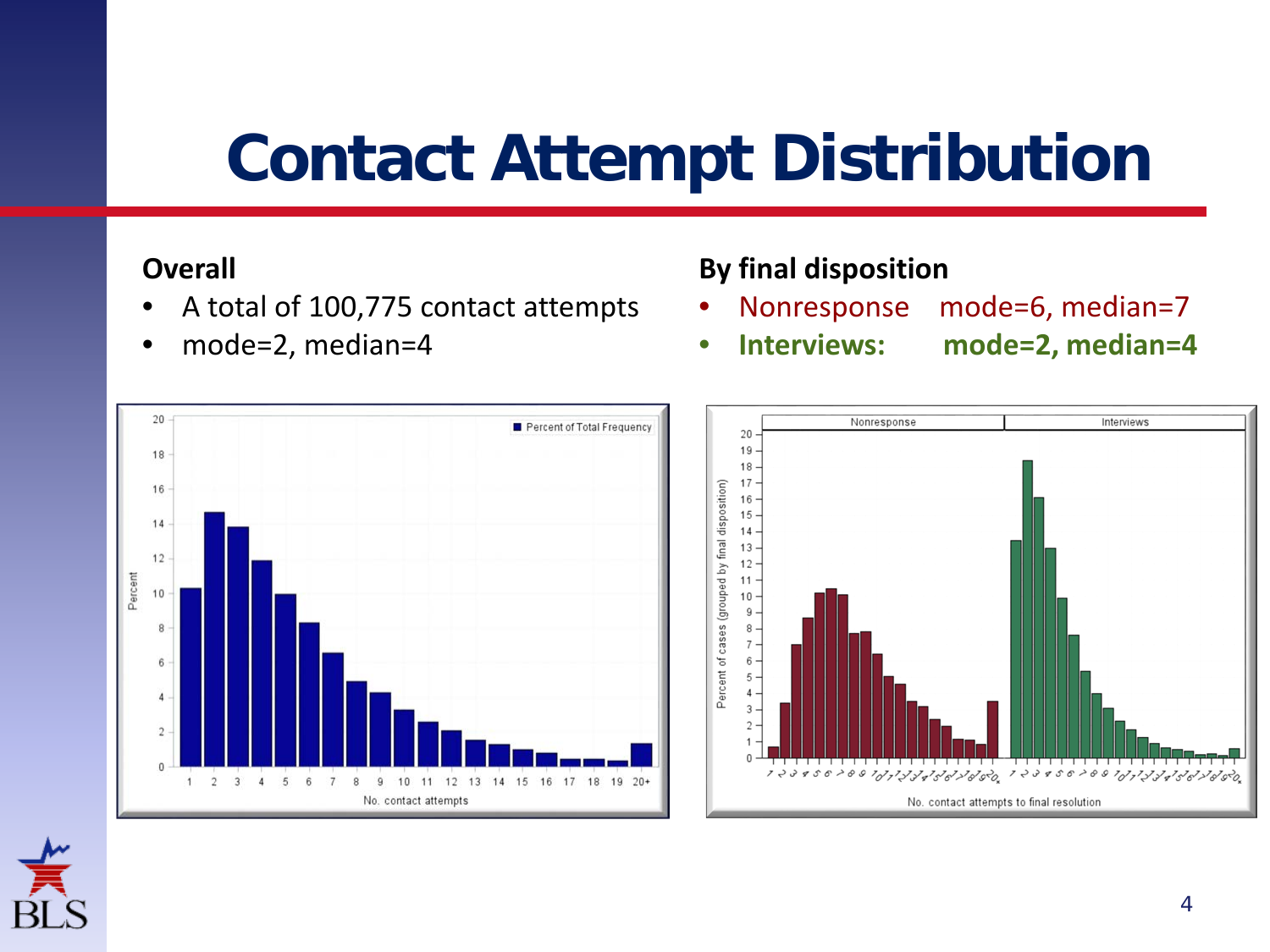## **Cumulative Resolution by Contact Attempt**



5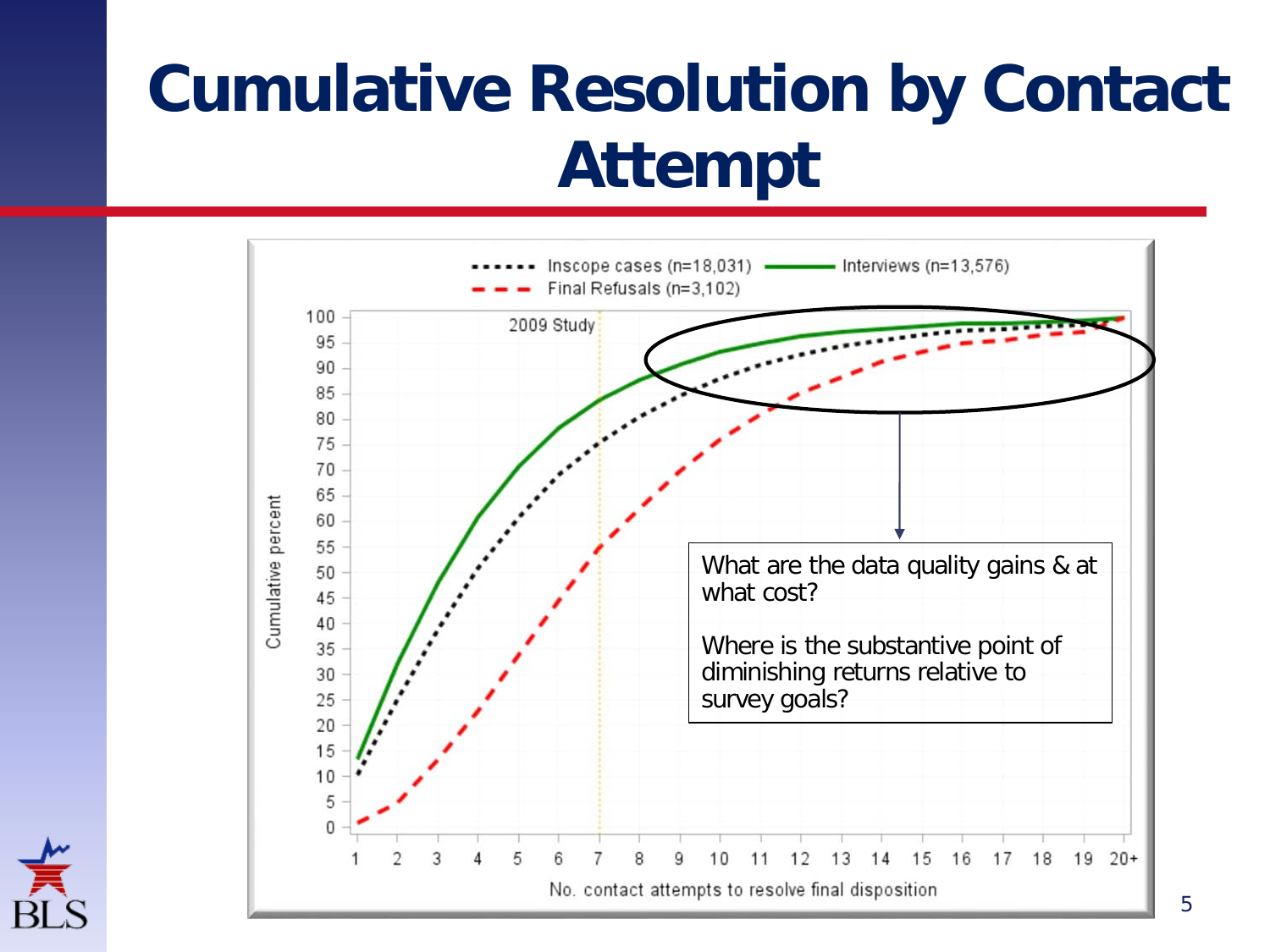# **Methodology**

### Sample

- Consumer Expenditure Interview Survey (more info: [http://www.bls.gov/cex/\)](http://www.bls.gov/cex/)
- Data collected from April 2012 through March 2014
- Limited to sample units eligible for Wave 1 survey, with at least 1 contact reported in the sample unit's contact attempt history (n=18,031)

### Comparison Groups

- Group 1: 1-7 contact attempts  $(n=13,631)$ ; interviewed cases=11,370)
- Group 2: 8+ contact attempts (n=4,400; interviewed cases=2,197)

### Evaluation Measures

- Response rates
- Cost/effort (no. attempts, visit attempts, multiple interviewers)
- Sample characteristics
- Doorstep concerns
- Response composition (Subgroups RRs; R-indicators)
- Reporting quality (recall aids; endorsement rate of filter Qs)
- Expenditure reporting 6 and 10 km s and 10 km s and 10 km s and 10 km s and 10 km s and 10 km s and 10 km s and 10 km s and 10 km s and 10 km s and 10 km s and 10 km s and 10 km s and 10 km s and 10 km s and 10 km s and 10

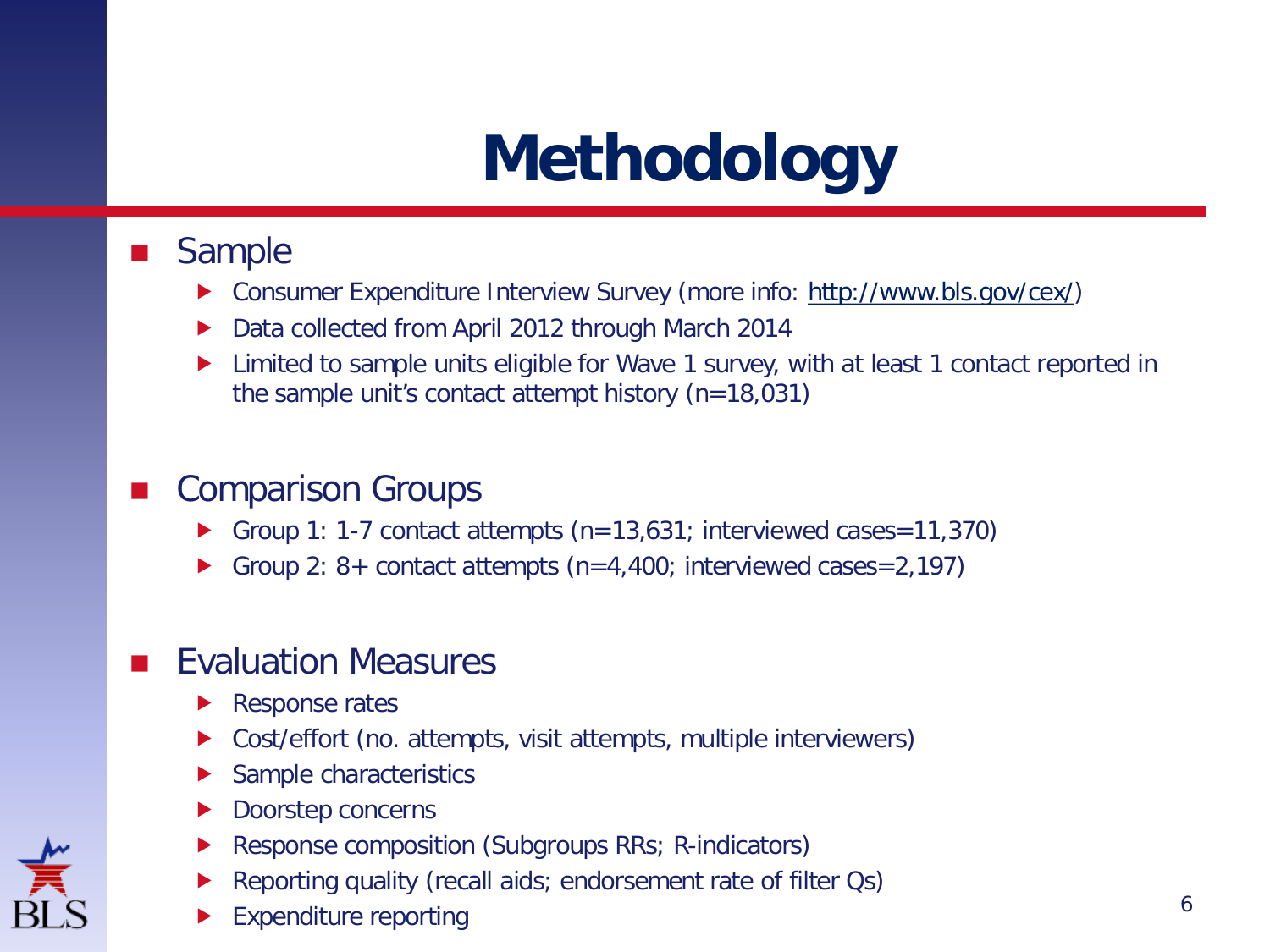### r Ing **Contact History Instrument (CHI)**

| <b>CHI</b><br>* CONCERN / BEHAVIOR / RELUCTANCE                                                                  |                                                                                              |  |
|------------------------------------------------------------------------------------------------------------------|----------------------------------------------------------------------------------------------|--|
| * Select the categories that describe respondent concerns, behaviors, or reluctance during this contact attempt. |                                                                                              |  |
| * Enter all that apply, separate with commas.                                                                    |                                                                                              |  |
| 1. Not interested / Does not want to be bothered                                                                 | $\Box$ 12 Hostile or threatens FR                                                            |  |
| 2. Too busy                                                                                                      | $\Box$ 13. Other household members tell respondent not to participate                        |  |
| Interview takes too much time<br>$\overline{3}$                                                                  | 14. Talk only to specific household member                                                   |  |
| Breaks appointments (puts off FR indefinitely)<br>4 <sup>1</sup>                                                 | □ 15. Family issues                                                                          |  |
| <b>Scheduling difficulties</b><br>5.<br>Survey is voluntary<br>6.                                                | □ 16. Respondent requests same FR as last time<br>$\Box$ 17. Gave that information last time |  |
| Privacy concerns                                                                                                 | □ 18. Asked too many personal questions last time                                            |  |
| Anti-government concerns<br>8.                                                                                   | $\Box$ 19. Too many interviews                                                               |  |
| 9. Does not understand survey /                                                                                  | □ 20. Last interview took too long                                                           |  |
| Asks questions about the survey                                                                                  | □21. Intends to quit survey                                                                  |  |
| 10. Survey content does not apply                                                                                | $\square$ 22. No concerns                                                                    |  |
| (retired, healthy, no crimes to report)<br>□ 11. Hang-up / slams door on FR                                      | $\square$ 23. Other - specify                                                                |  |
| ID # of CHI doorstep concern                                                                                     | Doorstep concern theme                                                                       |  |
|                                                                                                                  |                                                                                              |  |
|                                                                                                                  |                                                                                              |  |
| items grouped to form theme                                                                                      | (used in analysis)                                                                           |  |
| 1, 11, 12                                                                                                        | 1. Not interested / hostility                                                                |  |
| 2, 3, 4, 5                                                                                                       | 2. Time                                                                                      |  |
| 6, 7, 8, 9, 10                                                                                                   | 3. Survey content / privacy                                                                  |  |
| 13, 14, 15                                                                                                       | 4. Gatekeeping                                                                               |  |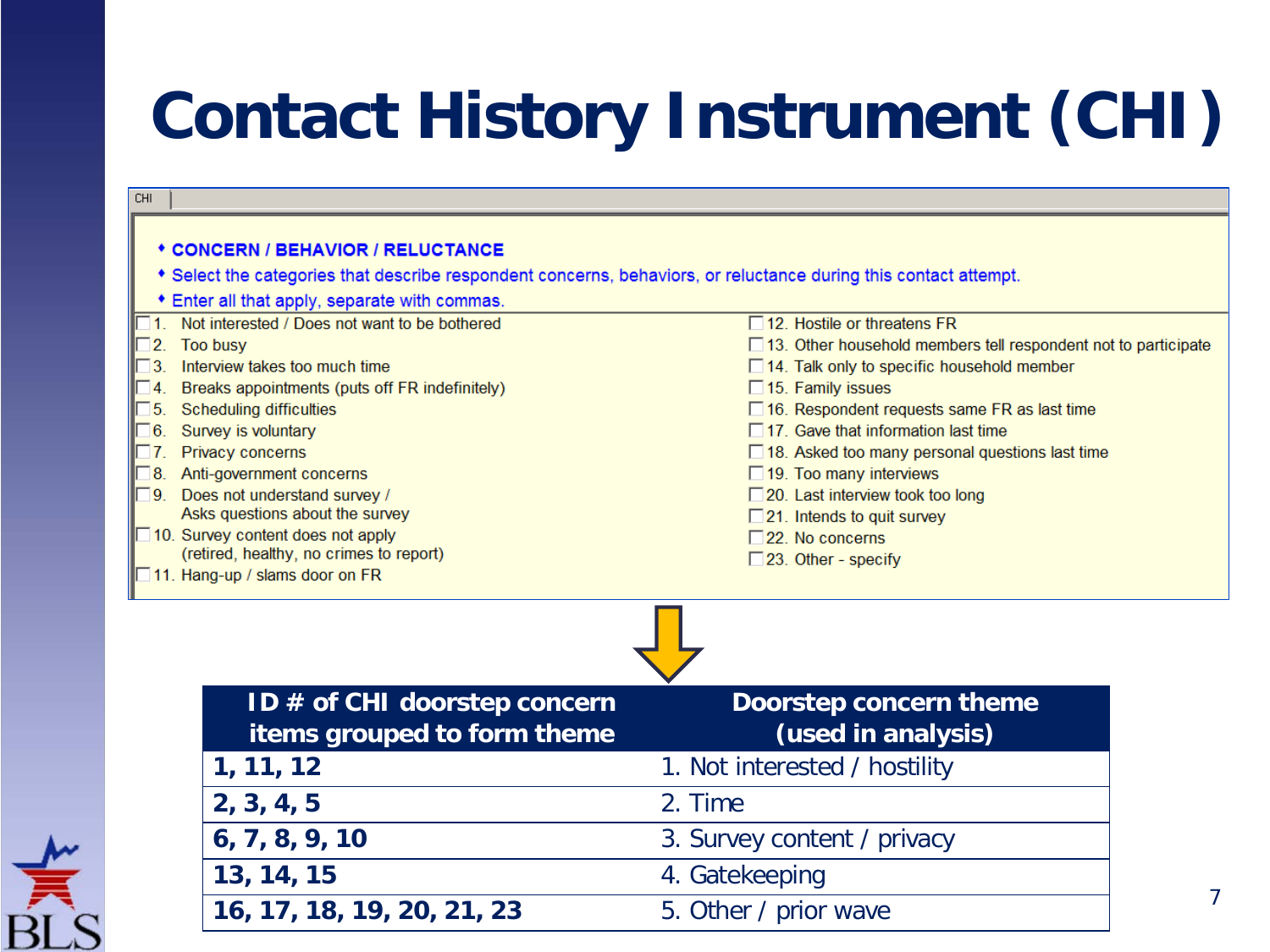## **Assessing the Impact of Increased Contact Attempts**

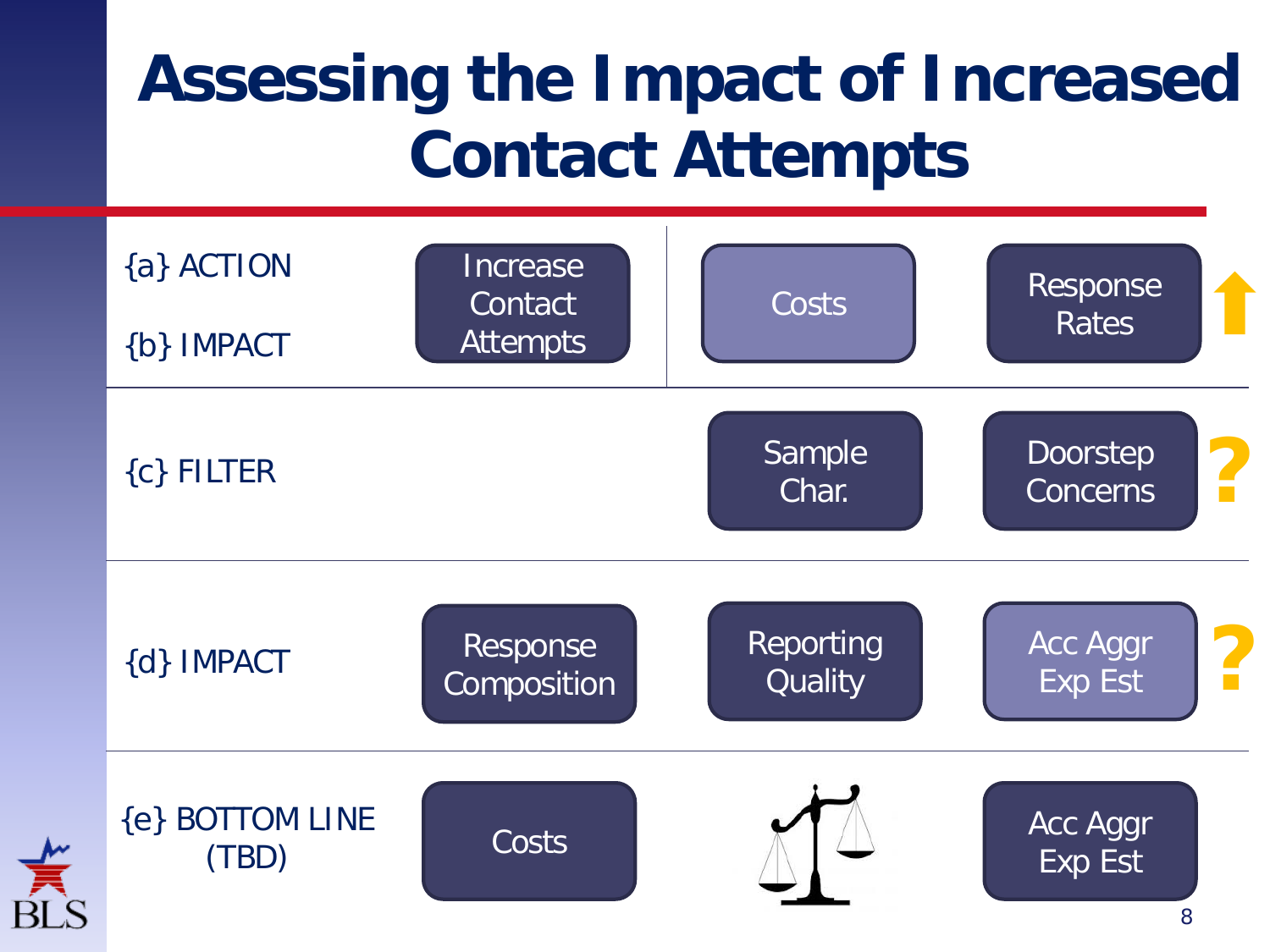## **Finding 1a: Response Rates**



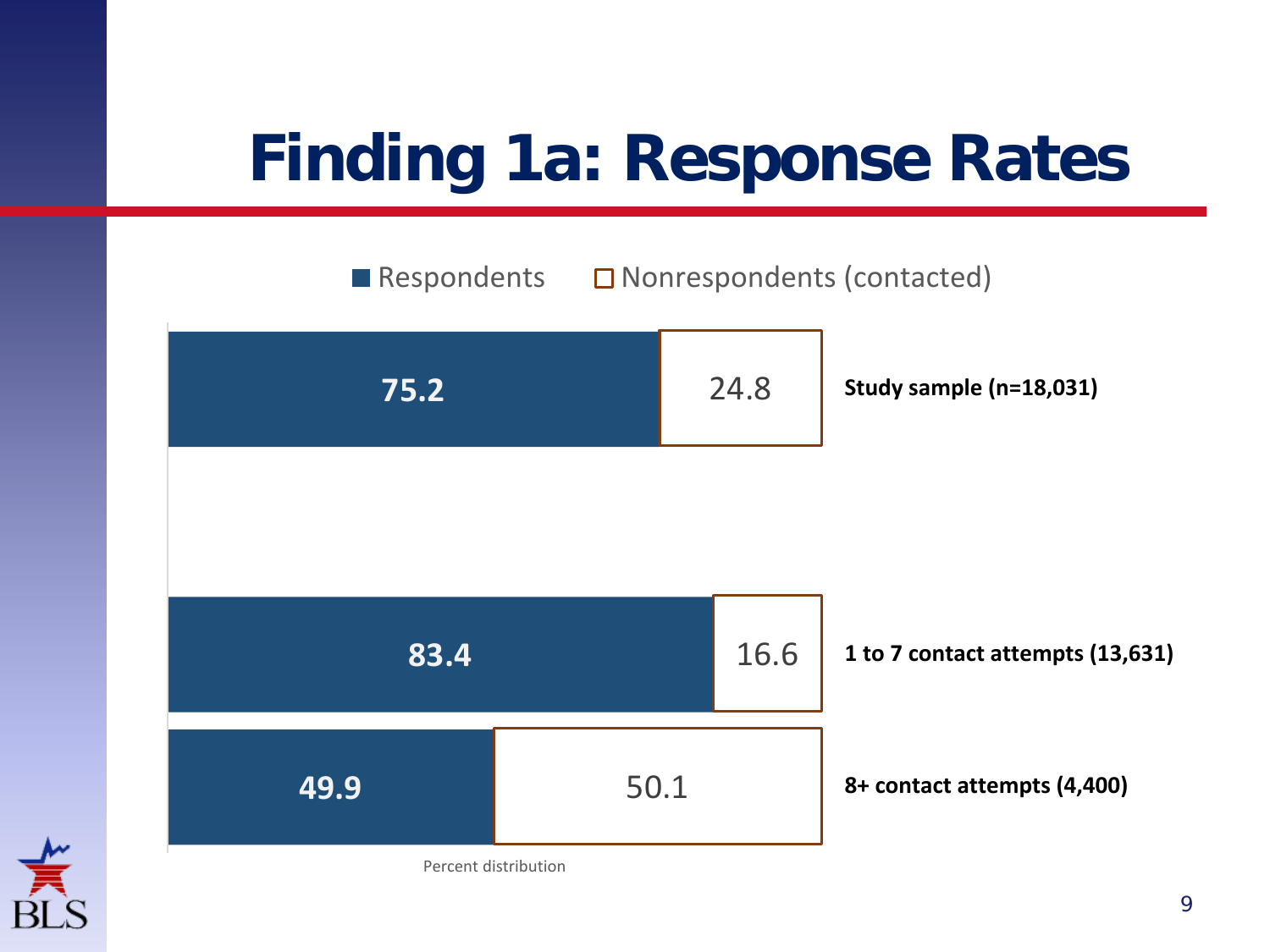## **Finding 1b: Response Rates**

- By the  $7<sup>th</sup>$  contact attempt:
	- 78 percent of the sample resolved
	- 84 percent of the interviews completed
- Response rate of:
	- 83.4 percent for the 1-7 contact attempt group
	- 49.9 percent for the 8+ group
- Cumulative rate of in-scope cases resolved as interviews:
	- **63.1 percent after the 7th contact attempt**
	- **75.2 percent after 20+ contact attempts**

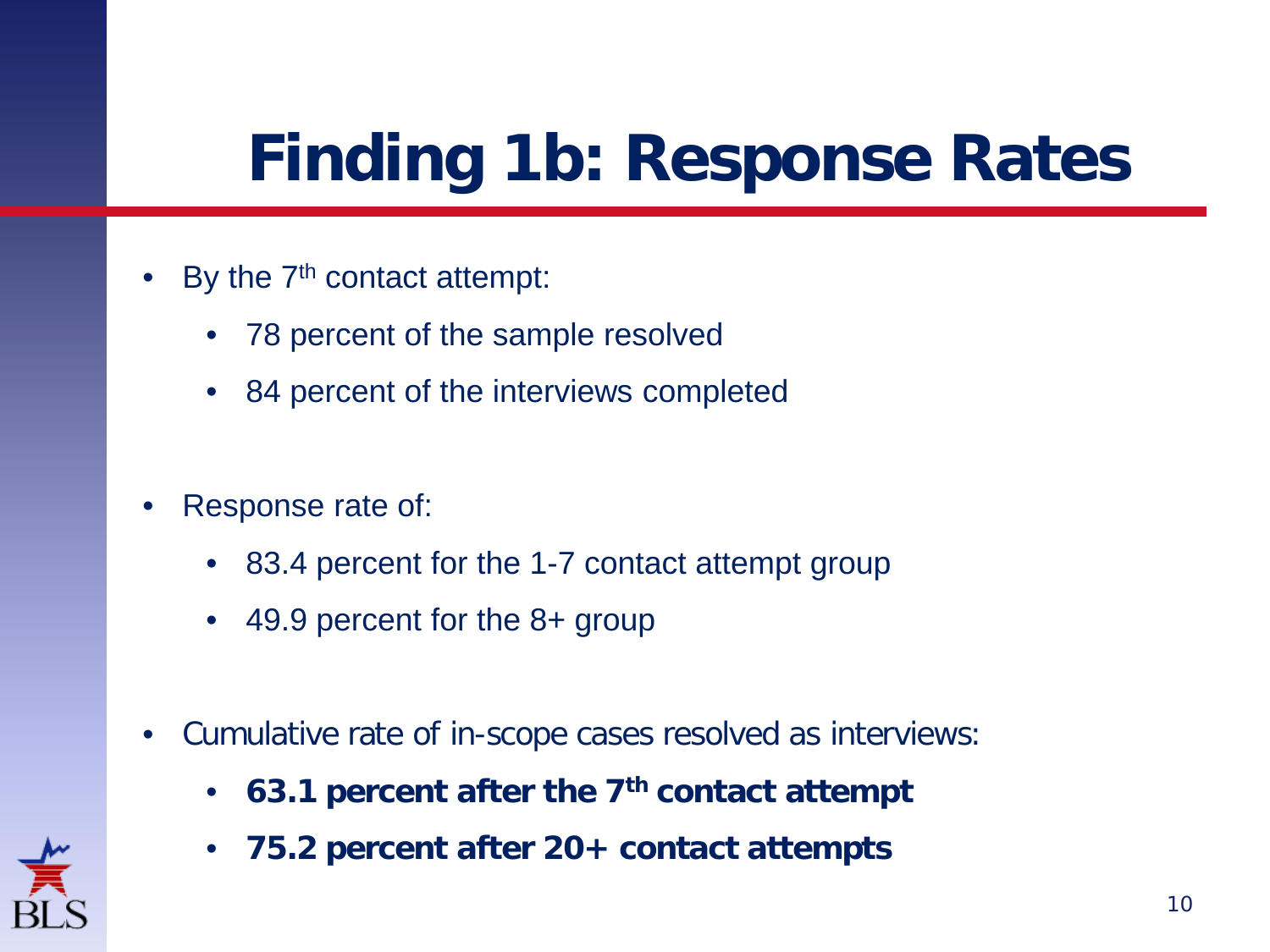# **Finding 2. Cost (Effort)**



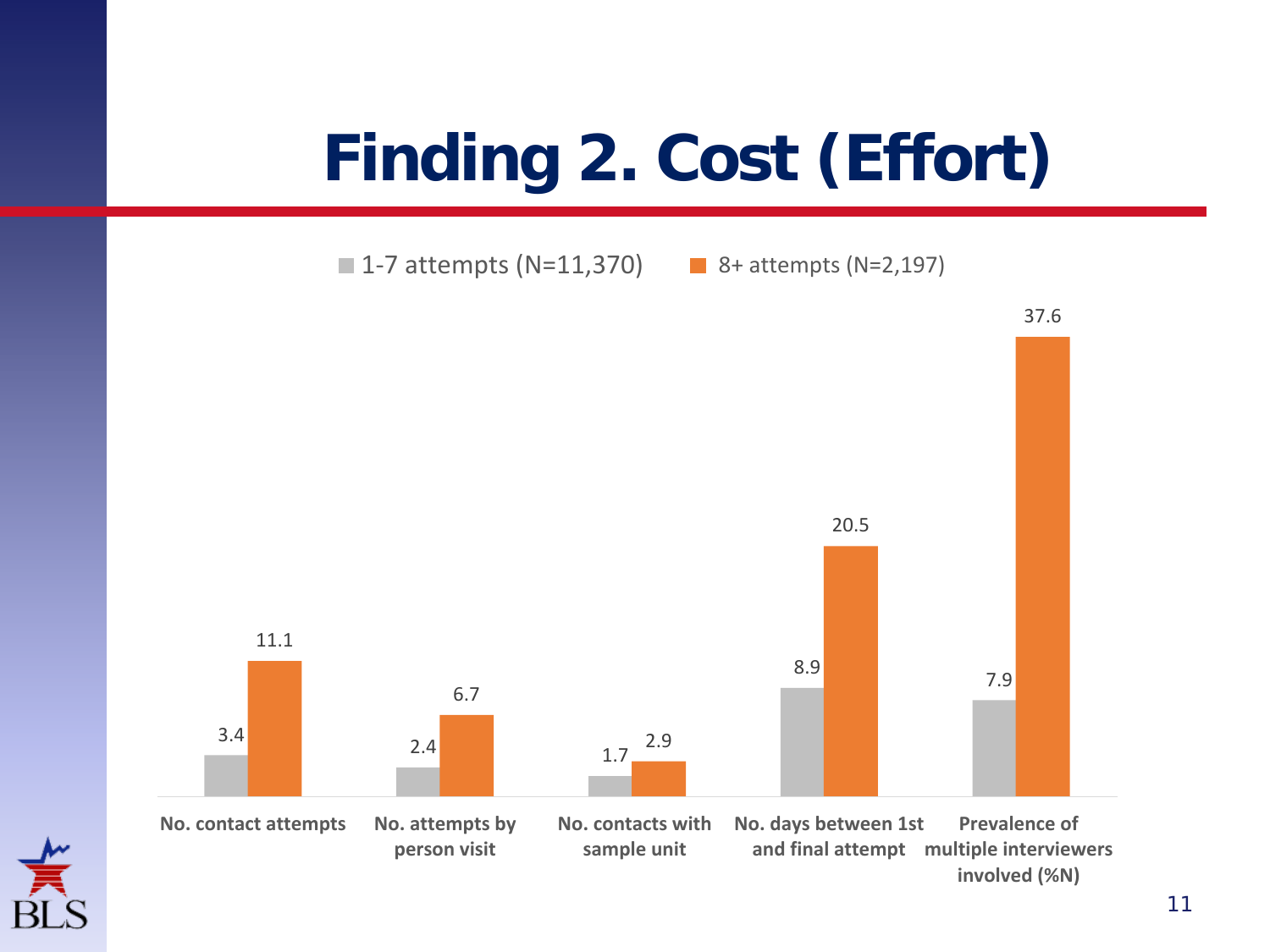## **Finding 3. Sample Characteristics**

|                                             | 1-7 attmpts<br>$(n=11,370)$ | 8+ attmpts<br>$(n=2, 197)$ |
|---------------------------------------------|-----------------------------|----------------------------|
| Race: white (reference person; %N)          | 81.4                        | 77.1                       |
| Education attainment (reference person; %N) |                             |                            |
| Up to high school graduation                | 37.4                        | 35.4                       |
| College graduate                            | 31.5                        | 33.1                       |
| Consumer Unit (CU) characteristics          |                             |                            |
| Size (%N)                                   |                             |                            |
| 1 person                                    | 29.4                        | 29.4                       |
| 2-3 persons                                 | 48.2                        | 45.5                       |
| $4+$ persons                                | 22.4                        | 25.1                       |
| No. persons aged 18 and under               | 0.58                        | 0.71                       |
| No. persons aged 65 and older               | 0.39                        | 0.21                       |
| No. earners                                 | 0.76                        | 0.82                       |
| Dwelling in MSA (%N)                        | 86.6                        | 89.7                       |
| Owned home (%N)                             | 64.3                        | 59.0                       |

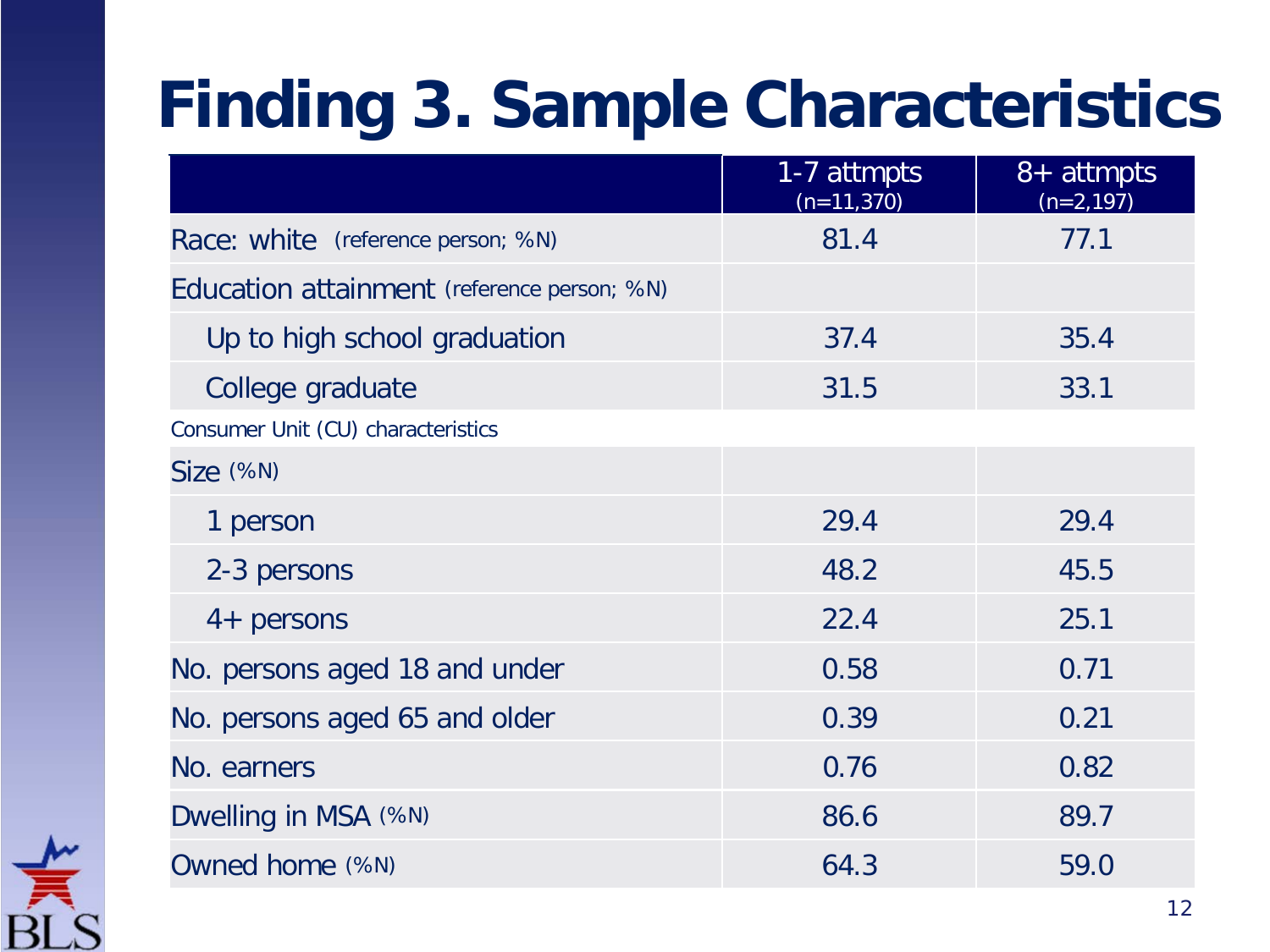### **Finding 4a. Doorstep Concern Theme by Group**

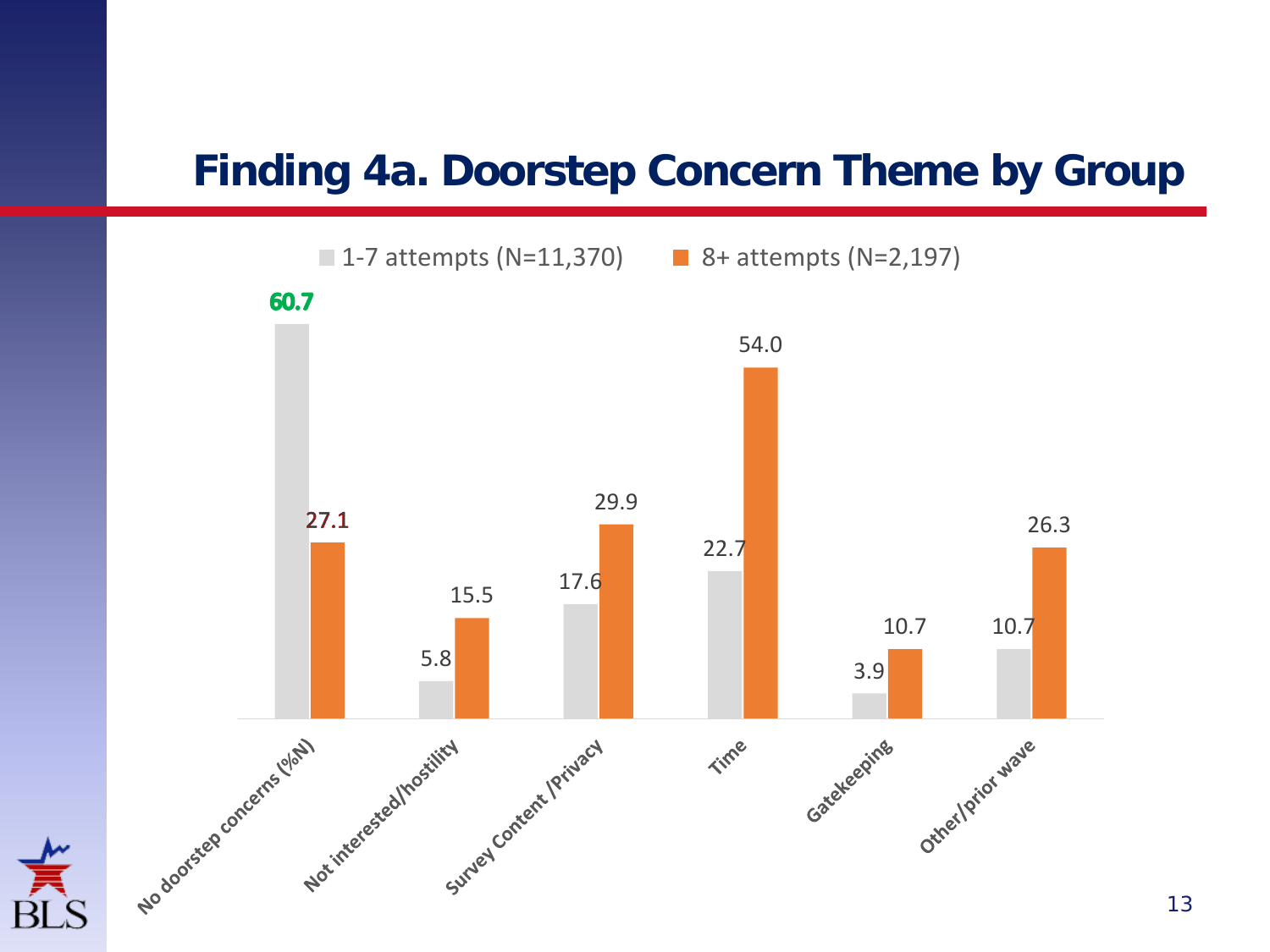### **by Contact Attempt & Final Disposition Finding 4b. Doorstep Concern Theme**



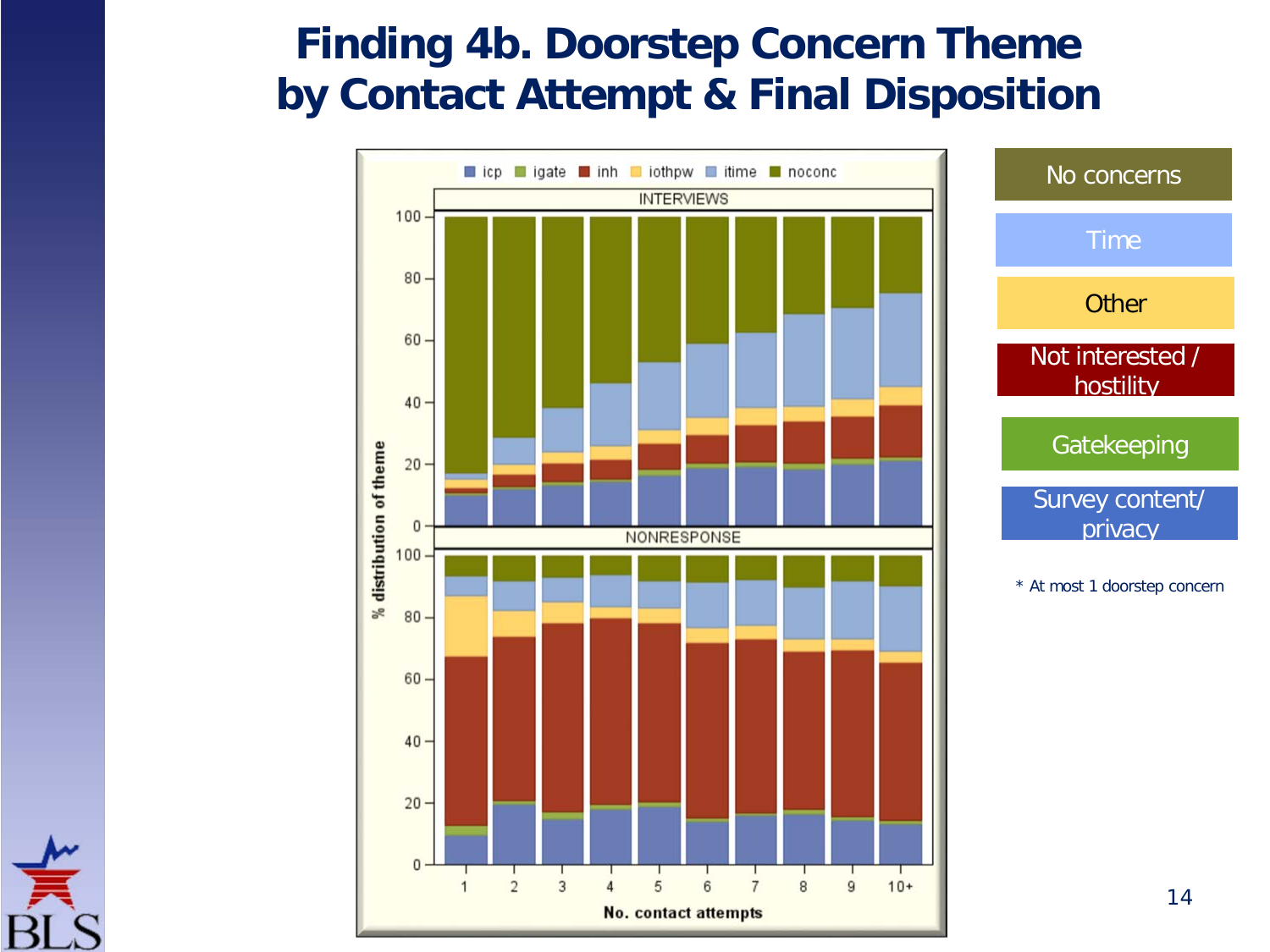### **Findings 5a. Response Comp Subgroup RRs**

### **Predictors in response propensity models for R-indicators**

**Question:** When evaluating variation in response propensity within each subgroup, what is the effect of increasing response rates on subgroup response propensities?



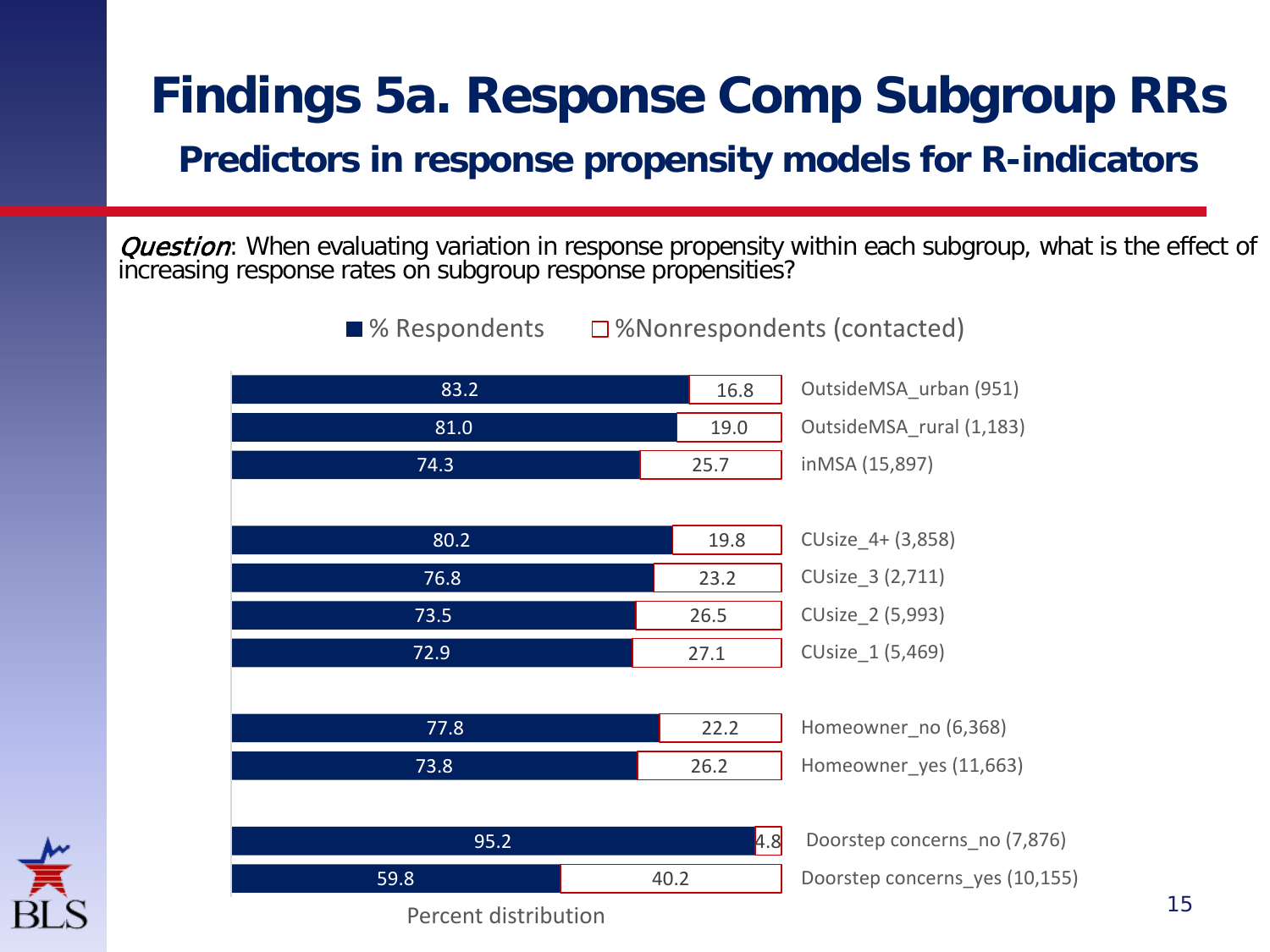### **Finding 5b. R-Indicators & RRs from 2 Response Propensity Models**

An R-indicator is a measure of the variation in response propensity among subgroups of interest. A strong indicator of potential nonresponse bias is a large variation in response propensity within a subgroup, as well as the extent to which that subgroup (e.g., HH tenure) is related to a key variable of interest (e.g., expenditures)



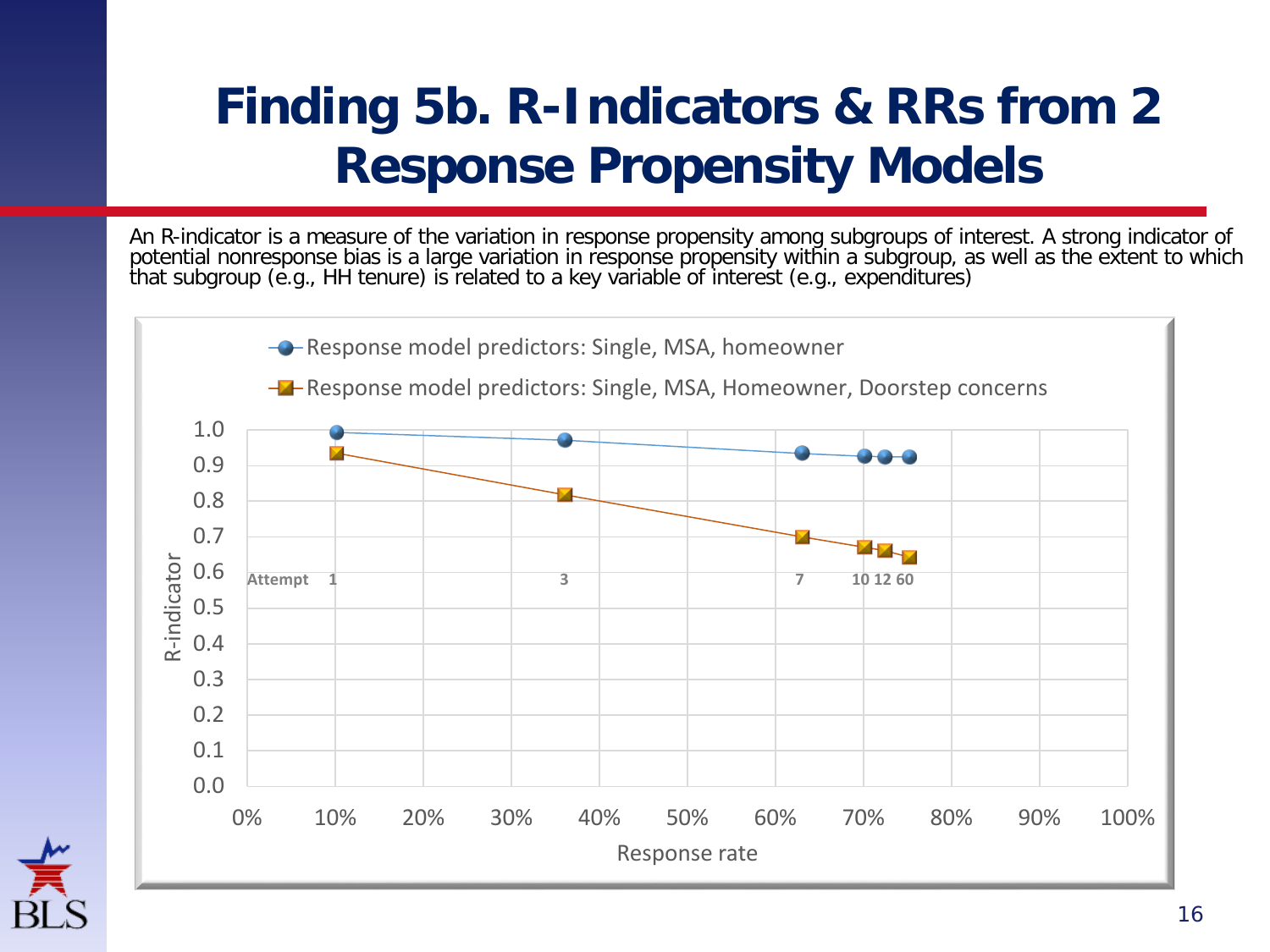## **Finding 6a. Reporting Quality**

Lower Reporting Quality Indicators in the 8+ Attempt Group

- Higher proportion of "don't know/refused" expenditure reports
- Lower prevalence in the use of recall aids
- Similar or lower endorsement rates of filter questions to selected expenditure categories
- Lower prevalence in the conduct of the interview entirely by personal visit
- Similar or higher rate of "combined items" reporting among the high attempt respondents

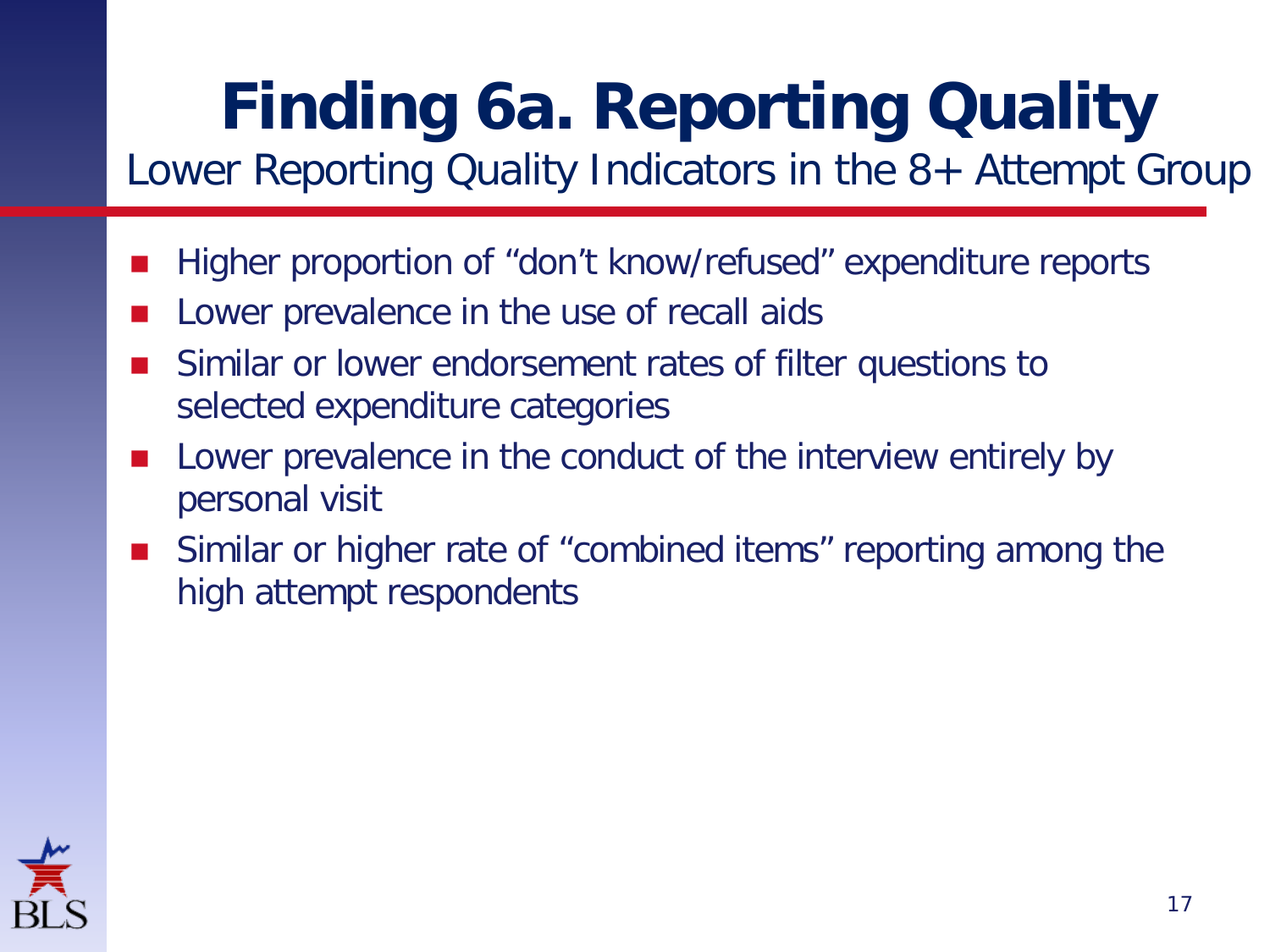# **Finding 6b. Reporting Quality**

Doorstep Concern Themes & Reporting Quality Indicators



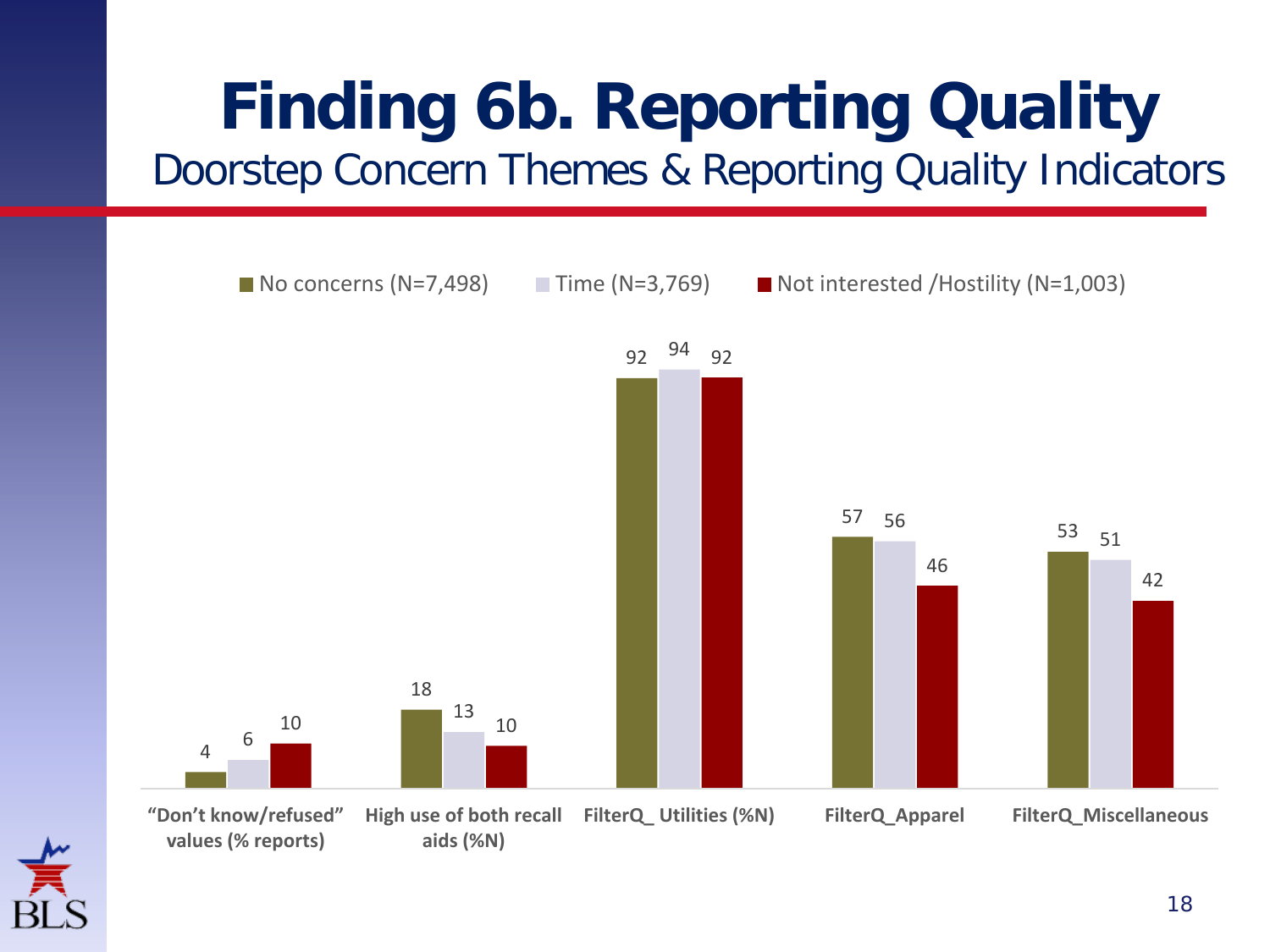### **Finding 7. Impact of Higher Attempts on Expenditure Reporting**

**Logistic regression**

**Dependent variable:** indicator for total expenditures > median value

**Predictors** (indicator variables)**:** >7 attempts, >3 visit attempts,

doorstep concerns (inh, icp, itime, igate, iothpw), and controls (homeowner, single member hh, recall aids used >50%, survey duration> median)

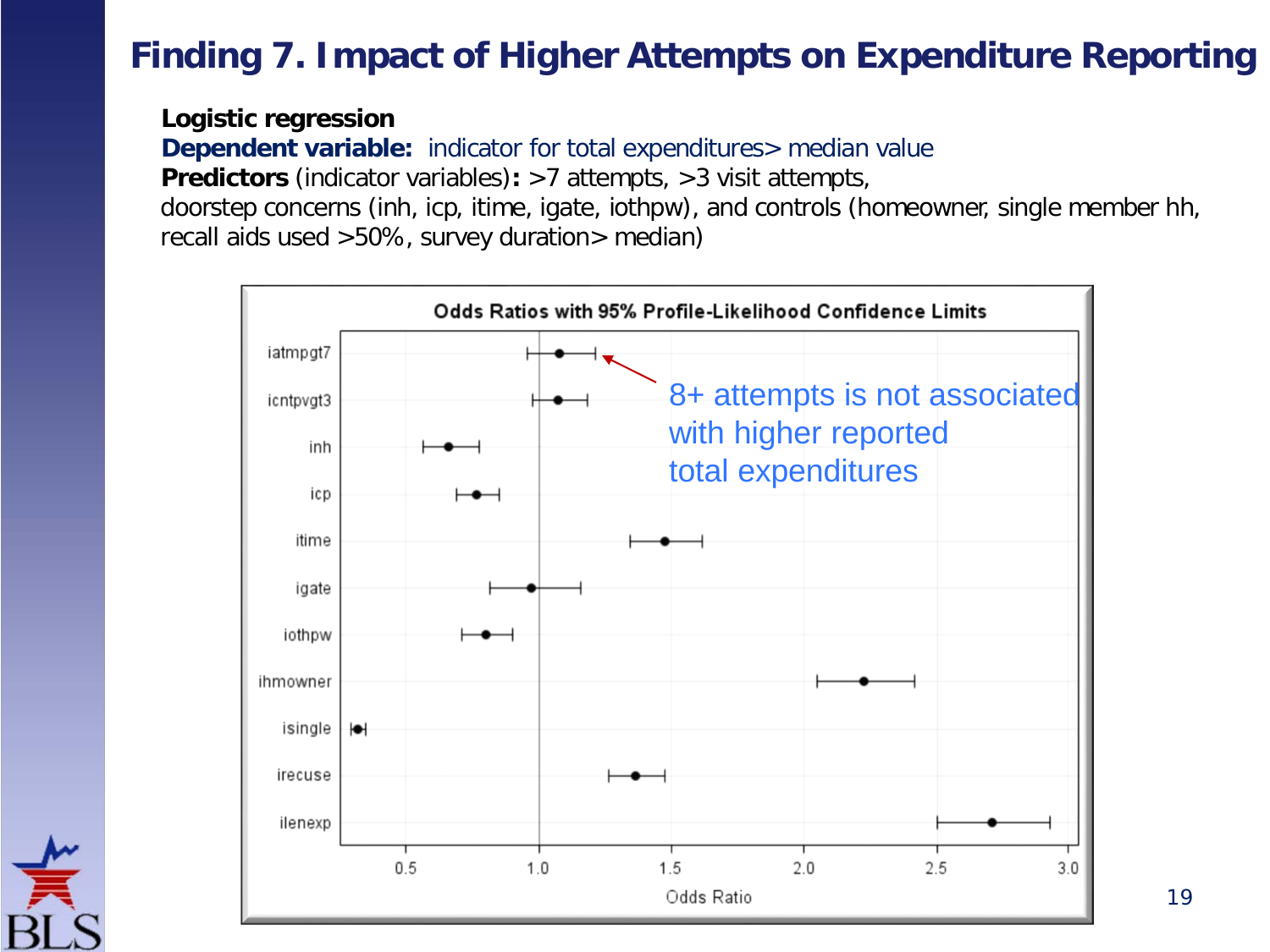## **In Summary**

Evaluated the impact of increased contact attempts on:

- Response rates
- Cost
- Sample characteristics
- Doorstep concerns
- Response composition
- Reporting quality
- **Expenditure reporting**

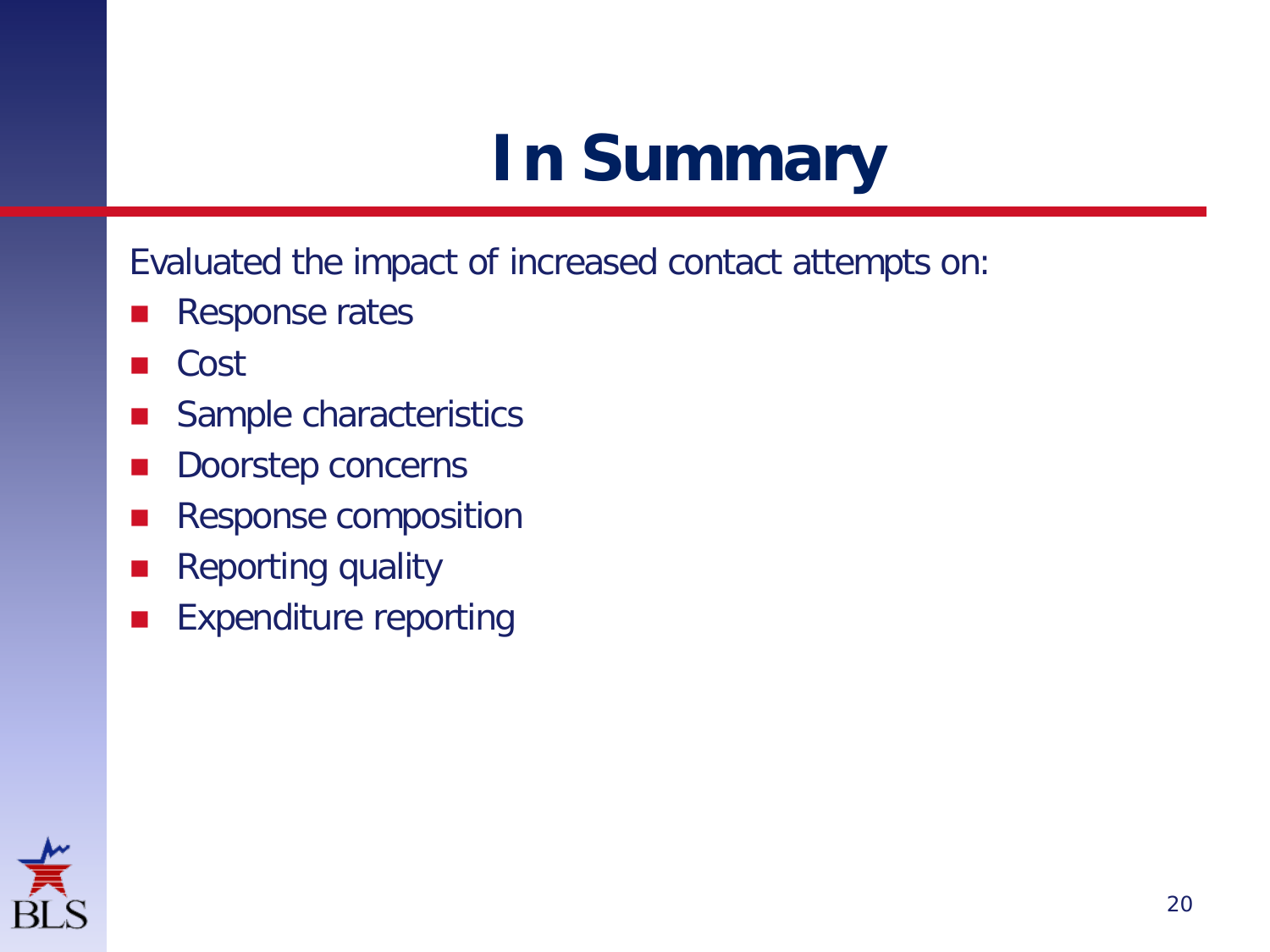# **Key Findings**

Found that increased contact attempts, beyond the 7-contact attempt threshold:

- did improve **response rates** (12.1 percentage points), but
- was **costly**
- did not substantively impact **sample characteristics**
- increased prop Rs exhibiting high levels of **doorstep concerns**
- did not improve **response composition**
- did not improve **reporting quality \***
- did not improve **expenditure reporting**

\* In particular, the "not interested/hostile" doorstep concern theme has been shown to have a strong association with key variables of interest across a number of analyses.

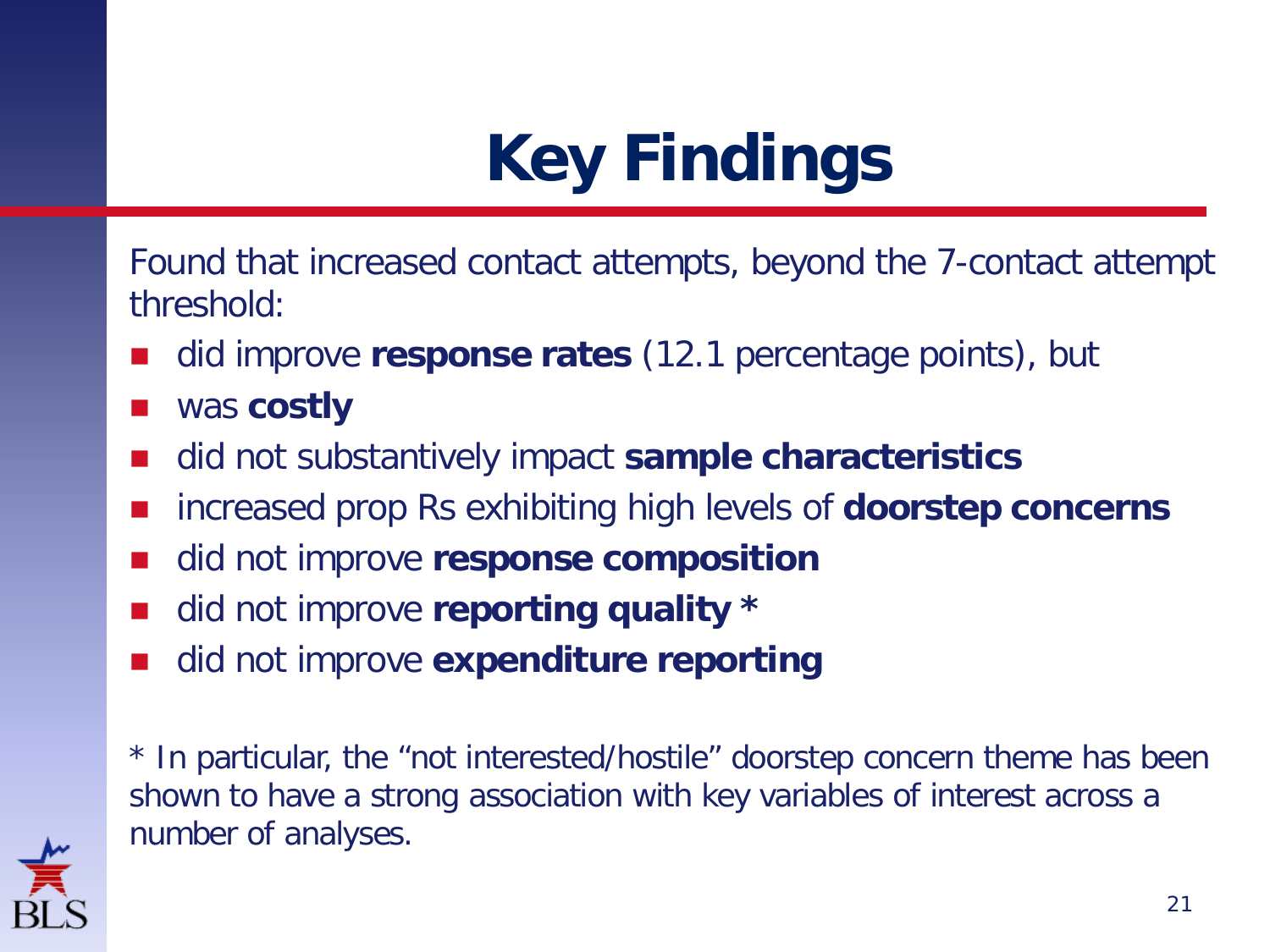## **Assessing the Impact of Increased Contact Attempts**

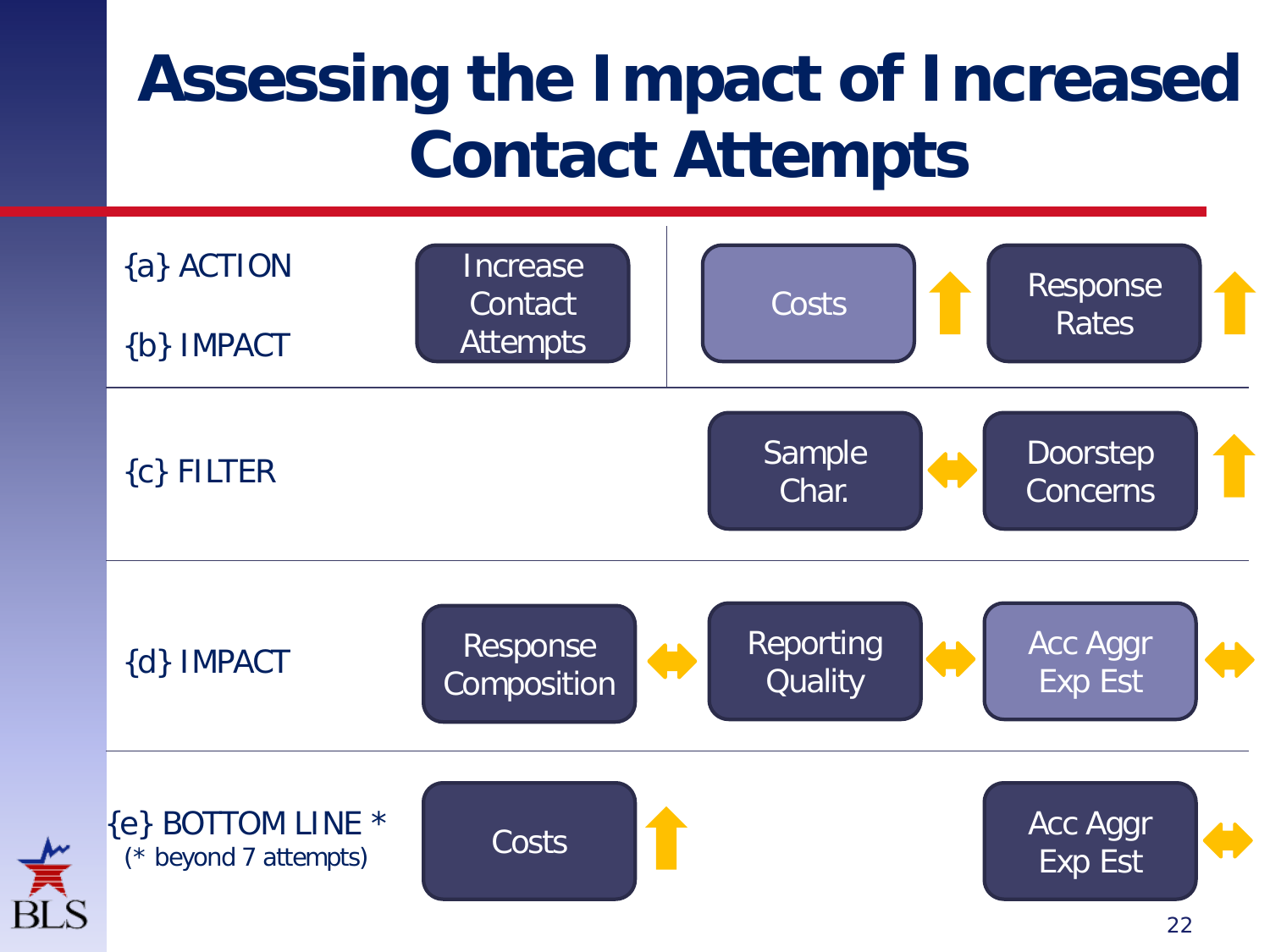## **Limitations**

- Due to the criterion that **only sample units with whom interviewers recorded at least one contact in the CHI** was included in the study sample, in theory, the nonrespondents in this study were restricted to nonresponse due to refusals.
- We lacked **direct measures of reporting quality**. Ideally, the use of recall aids, especially records, would be a very useful indicator. However, the extent of the usage of records and information booklet questions are asked of the interviewers at the end of the survey and based solely on the interviewer's assessment and recall.
- With the paucity of socio-demographic information on the sample frame, we relied on the **CHI** for information that would be available for both respondents and nonrespondents related to their contact attempt characteristics and perceived sample units' pre-survey doorstep concerns. However, the CHI relies solely on the interviewer recording every contact attempt entry and his / her subjective assessment of the contacted sample unit's reaction to the survey request and when that information is recorded.
- In addition, the meaning of the **doorstep concern themes** used in this analyses have not been formally tested cognitively or otherwise for their practical meaning. A better understanding of the correct interpretation of these themes is necessary to inform the design of interventions that would be based on them.

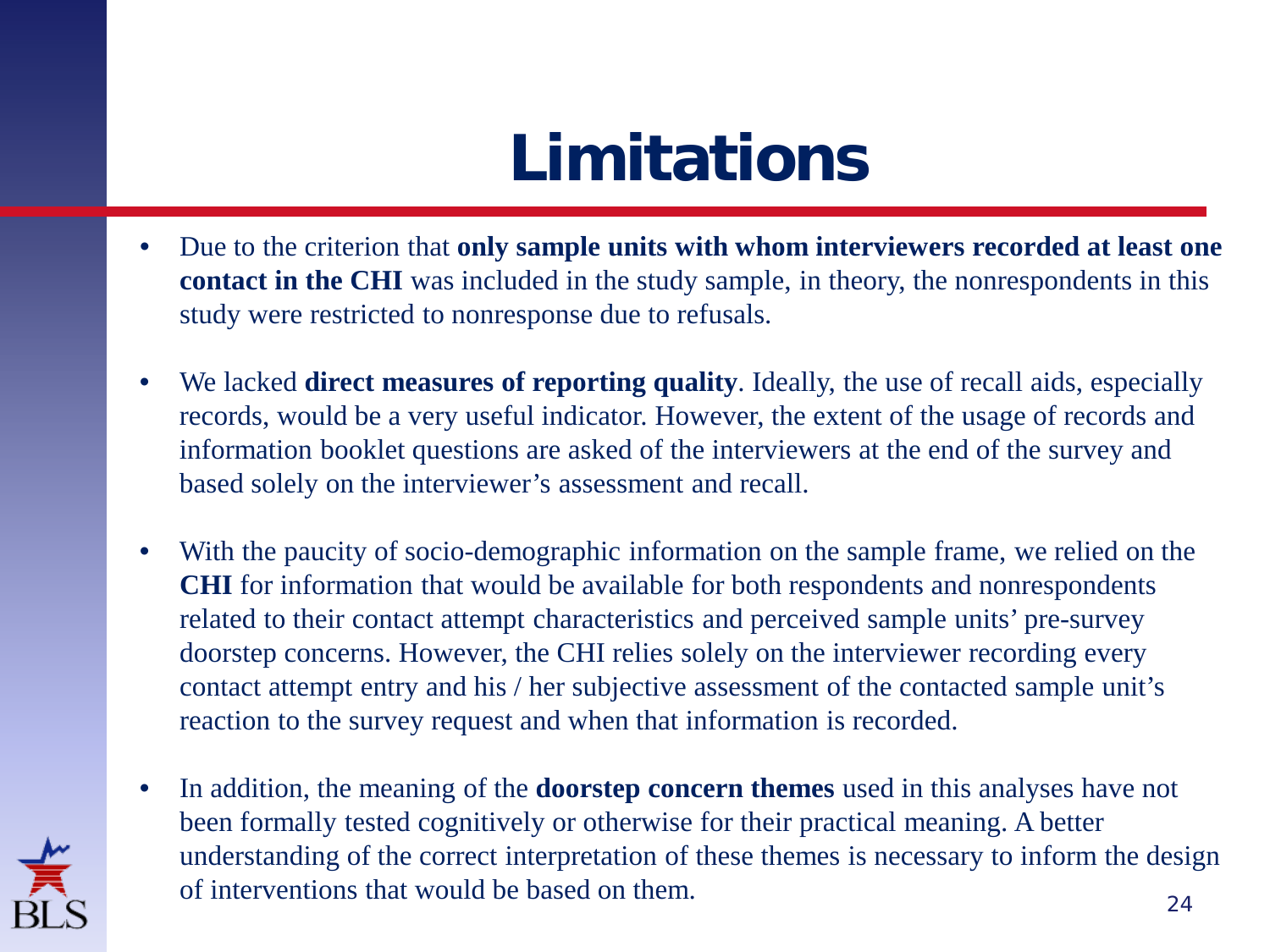### **Recommendations**

### **Recommendation #1**

- From a total survey error perspective, considering the trade-off between the cost of procuring higher survey response rates versus the benefit of significant data collection cost savings, w/o evidence that the higher response rates are associated with decreasing the potential for nonresponse bias or measurement error, recommend that CE field test a 7-contact attempt threshold.
	- ▶ Also possibility of differentially implementing a strict threshold of 7 contact attempts for hostile respondents, based on CHI.
	- ▶ Bottom line: CHI data have strong associations with key variables of interest, and should be used (in a responsive design, or otherwise).

#### **Recommendation #2**

 Reinvest resources in developing a standardized process for calculating data collection costs. Each new effort to calculate data collection costs results in discrepancies, and underscores the impact of information gaps and the need for more complete data.